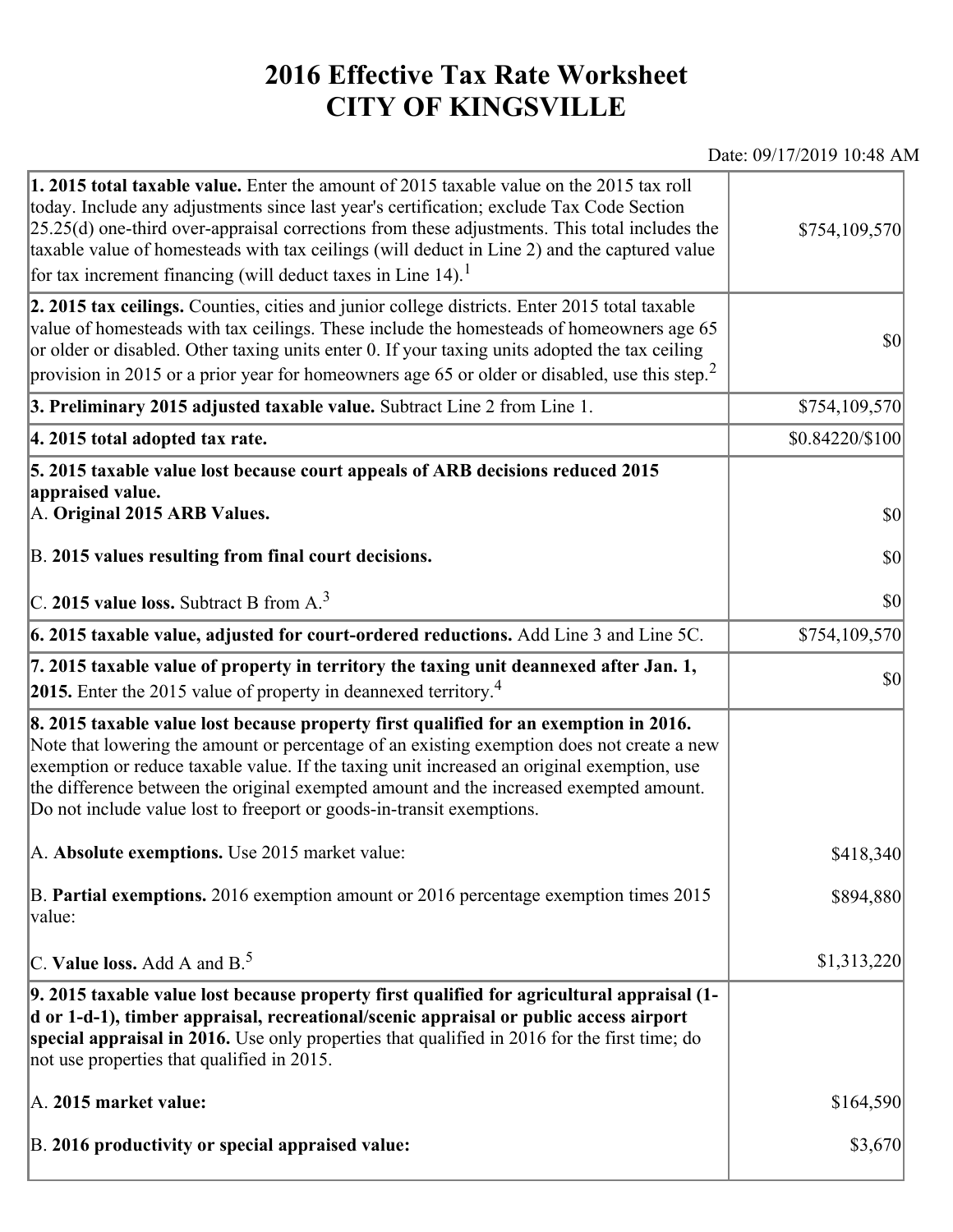| C. Value loss. Subtract B from $A6$                                                                                                                                                                                                                                                                                                                                                                                                                                                                                                                                                                                                                                                                                      | \$160,920     |
|--------------------------------------------------------------------------------------------------------------------------------------------------------------------------------------------------------------------------------------------------------------------------------------------------------------------------------------------------------------------------------------------------------------------------------------------------------------------------------------------------------------------------------------------------------------------------------------------------------------------------------------------------------------------------------------------------------------------------|---------------|
| 10. Total adjustments for lost value. Add lines 7, 8C and 9C.                                                                                                                                                                                                                                                                                                                                                                                                                                                                                                                                                                                                                                                            | \$1,474,140   |
| 11. 2015 adjusted taxable value. Subtract Line 10 from Line 6.                                                                                                                                                                                                                                                                                                                                                                                                                                                                                                                                                                                                                                                           | \$752,635,430 |
| 12. Adjusted 2015 taxes. Multiply Line 4 by Line 11 and divide by \$100.                                                                                                                                                                                                                                                                                                                                                                                                                                                                                                                                                                                                                                                 | \$6,338,695   |
| 13. Taxes refunded for years preceding tax year 2015. Enter the amount of taxes refunded<br>by the taxing unit for tax years preceding tax year 2015. Types of refunds include court<br>decisions, Tax Code Section 25.25(b) and (c) corrections and Tax Code Section 31.11<br>payment errors. Do not include refunds for tax year 2015. This line applies only to tax years<br>preceding tax year 2015. <sup>7</sup>                                                                                                                                                                                                                                                                                                    | \$2,262       |
| 14. Taxes in tax increment financing (TIF) for tax year 2015. Enter the amount of taxes<br>paid into the tax increment fund for a reinvestment zone as agreed by the taxing unit. If the<br>taxing unit has no 2016 captured appraised value in Line 16D, enter $08$                                                                                                                                                                                                                                                                                                                                                                                                                                                     | 30            |
| 15. Adjusted 2015 taxes with refunds and TIF adjustment. Add Lines 12 and 13, subtract<br>Line $149$                                                                                                                                                                                                                                                                                                                                                                                                                                                                                                                                                                                                                     | \$6,340,957   |
| 16. Total 2016 taxable value on the 2016 certified appraisal roll today. This value<br>includes only certified values and includes the total taxable value of homesteads with tax<br>ceilings (will deduct in Line 18). These homesteads include homeowners age 65 or older or<br>disabled. <sup>10</sup>                                                                                                                                                                                                                                                                                                                                                                                                                |               |
| A. Certified values:                                                                                                                                                                                                                                                                                                                                                                                                                                                                                                                                                                                                                                                                                                     | \$789,457,160 |
| B. Counties: Include railroad rolling stock values certified by the Comptroller's office:                                                                                                                                                                                                                                                                                                                                                                                                                                                                                                                                                                                                                                | \$0           |
| C. Pollution control exemption: Deduct the value of property exempted for the current tax<br>year for the first time as pollution control property:                                                                                                                                                                                                                                                                                                                                                                                                                                                                                                                                                                      | $ 10\rangle$  |
| $\vert$ D. Tax increment financing: Deduct the 2016 captured appraised value of property taxable<br>by a taxing unit in a tax increment financing zone for which the 2016 taxes will be deposited<br>into the tax increment fund. Do not include any new property value that will be included in<br>Line 21 below. <sup>11</sup>                                                                                                                                                                                                                                                                                                                                                                                         | \$0           |
| E. Total 2016 value. Add A and B, then subtract C and D.                                                                                                                                                                                                                                                                                                                                                                                                                                                                                                                                                                                                                                                                 | \$789,457,160 |
| $ 17.$ Total value of properties under protest or not included on certified appraisal roll. $^{12}$                                                                                                                                                                                                                                                                                                                                                                                                                                                                                                                                                                                                                      |               |
| A. 2016 taxable value of properties under protest. The chief appraiser certifies a list of<br>properties still under ARB protest. The list shows the appraisal district's value and the<br>taxpayer's claimed value, if any, or an estimate of the value if the taxpayer wins. For each of<br>the properties under protest, use the lowest of these values. Enter the total value. <sup>13</sup>                                                                                                                                                                                                                                                                                                                         | \$441,630     |
| B. 2016 value of properties not under protest or included on certified appraisal roll.<br>The chief appraiser gives taxing units a list of those taxable properties that the chief<br>appraiser knows about, but are not included in the appraisal roll certification. These<br>properties also are not on the list of properties that are still under protest. On this list of<br>properties, the chief appraiser includes the market value, appraised value and exemptions for<br>the preceding year and a reasonable estimate of the market value, appraised value and<br>exemptions for the current year. Use the lower market, appraised or taxable value (as<br>appropriate). Enter the total value. <sup>14</sup> | 30            |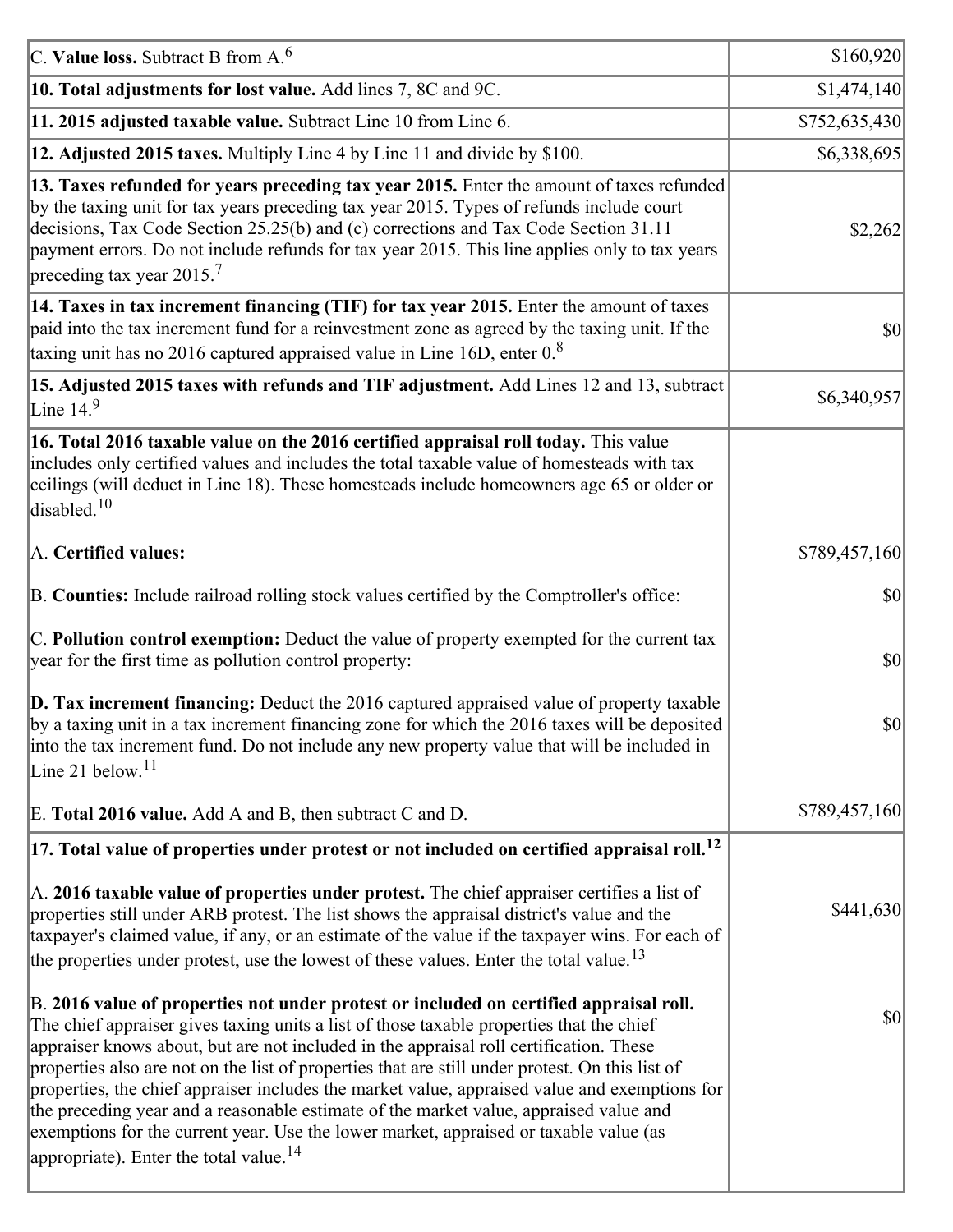| C. Total value under protest or not certified: Add A and B.                                                                                                                                                                                                                                                                                                                                                                                                                                                                                                                                                                                  | \$441,630       |
|----------------------------------------------------------------------------------------------------------------------------------------------------------------------------------------------------------------------------------------------------------------------------------------------------------------------------------------------------------------------------------------------------------------------------------------------------------------------------------------------------------------------------------------------------------------------------------------------------------------------------------------------|-----------------|
| 18. 2016 tax ceilings. Counties, cities and junior colleges enter 2016 total taxable value of<br>homesteads with tax ceilings. These include the homesteads of homeowners age 65 or older<br>or disabled. Other taxing units enter 0. If your taxing units adopted the tax ceiling provision<br>in 2015 or a prior year for homeowners age 65 or older or disabled, use this step. <sup>15</sup>                                                                                                                                                                                                                                             | \$0             |
| 19. 2016 total taxable value. Add Lines 16E and 17C. Subtract Line 18.                                                                                                                                                                                                                                                                                                                                                                                                                                                                                                                                                                       | \$789,898,790   |
| 20. Total 2016 taxable value of properties in territory annexed after Jan. 1, 2015.<br>Include both real and personal property. Enter the 2016 value of property in territory<br>$\frac{16}{2}$                                                                                                                                                                                                                                                                                                                                                                                                                                              | 10              |
| 21. Total 2016 taxable value of new improvements and new personal property located<br>in new improvements. New means the item was not on the appraisal roll in 2015. An<br>improvement is a building, structure, fixture or fence erected on or affixed to land. New<br>additions to existing improvements may be included if the appraised value can be<br>determined. New personal property in a new improvement must have been brought into the<br>taxing unit after Jan. 1, 2015, and be located in a new improvement. New improvements do<br>include property on which a tax abatement agreement has expired for $2016$ . <sup>17</sup> | \$24,619,665    |
| 22. Total adjustments to the 2016 taxable value. Add Lines 20 and 21.                                                                                                                                                                                                                                                                                                                                                                                                                                                                                                                                                                        | \$24,619,665    |
| 23. 2016 adjusted taxable value. Subtract Line 22 from Line 19.                                                                                                                                                                                                                                                                                                                                                                                                                                                                                                                                                                              | \$765,279,125   |
| 24. 2016 effective tax rate. Divide Line 15 by Line 23 and multiply by $$100$ . <sup>18</sup>                                                                                                                                                                                                                                                                                                                                                                                                                                                                                                                                                | \$0.82858/\$100 |
| <b>25. COUNTIES ONLY.</b> Add together the effective tax rates for each type of tax the county<br>levies. The total is the 2016 county effective tax rate. <sup>19</sup>                                                                                                                                                                                                                                                                                                                                                                                                                                                                     |                 |

A county, city or hospital district that adopted the additional sales tax in November 2015 or in May 2016 must adjust its effective tax rate. The Additional Sales Tax Rate Worksheet sets out this adjustment. Do not forget to complete the Additional Sales Tax Rate Worksheet if the taxing unit adopted the additional sales tax on these dates.

<sup>1</sup>Tex. Tax Code Section  $26.012(14)$ <sup>2</sup>Tex. Tax Code Section  $26.012(14)$  $3$ Tex. Tax Code Section 26.012(13)  ${}^{4}$ Tex. Tax Code Section 26.012(15)  $5$ Tex. Tax Code Section 26.012(15)  ${}^{6}$ Tex. Tax Code Section 26.012(15)  $7$ Tex. Tax Code Section 26.012(13)  ${}^{8}$ Tex. Tax Code Section 26.03(c)  $^{9}$ Tex. Tax Code Section 26.012(13)  $10$ Tex. Tax Code Section 26.012(15) <sup>11</sup>Tex. Tax Code Section  $26.03(c)$ <sup>12</sup>Tex. Tax Code Section  $26.01(c)$ <sup>13</sup>Tex. Tax Code Section 26.04 and 26.041 <sup>14</sup>Tex. Tax Code Section 26.04 and 26.041 <sup>15</sup>Tex. Tax Code Section  $26.012(6)$  $16$ Tex. Tax Code Section 26.012(17) <sup>17</sup>Tex. Tax Code Section  $26.012(17)$ <sup>18</sup>Tex. Tax Code Section 26.04(c) <sup>19</sup>Tex. Tax Code Section 26.04(d)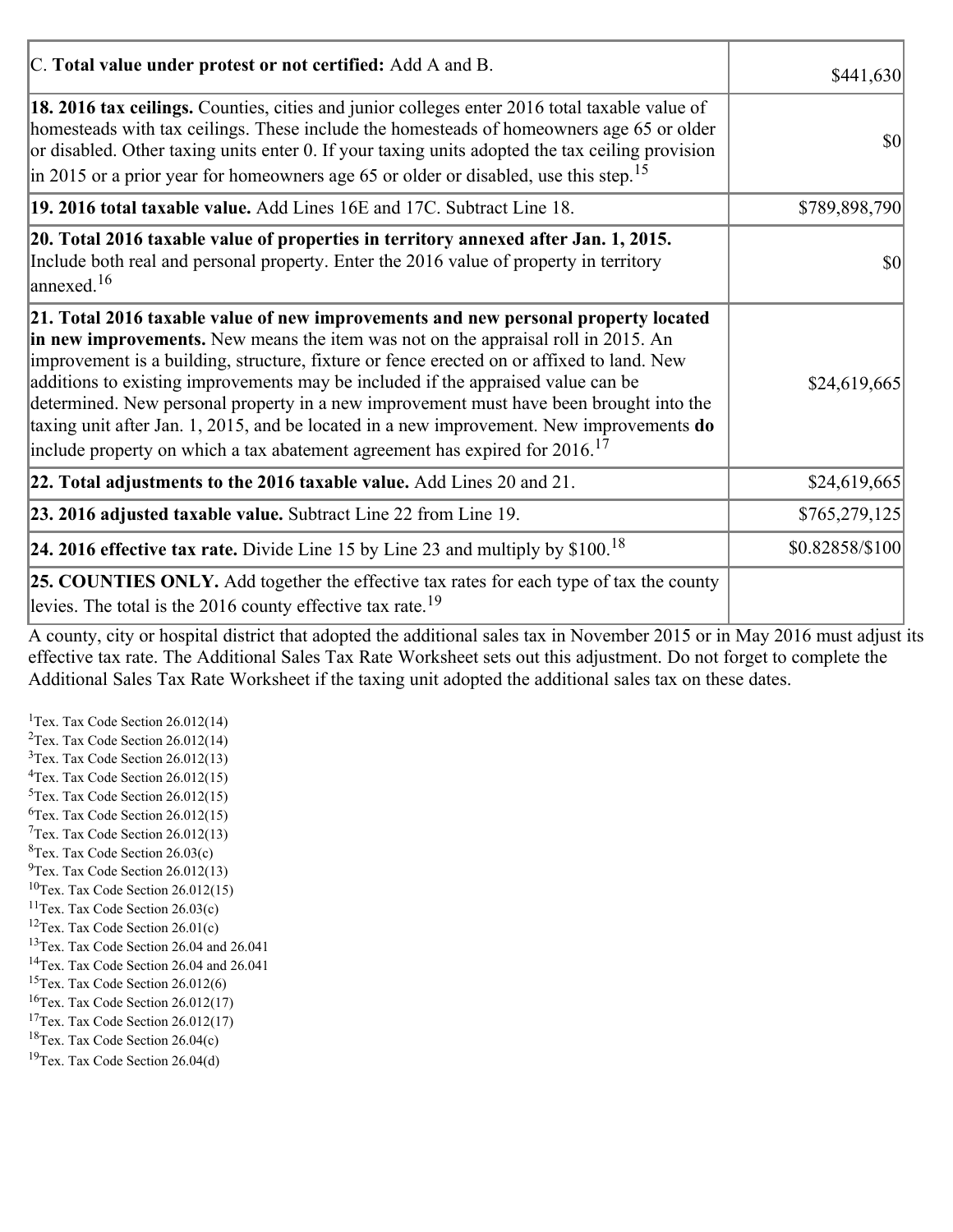## **2016 Rollback Tax Rate Worksheet CITY OF KINGSVILLE**

Date: 09/17/2019

| 26. 2015 maintenance and operations (M&O) tax rate.                                                                                                                                                                                                                                                                                                                                                                                                                                                                                                                                                                                                                     | $$0.65567/\$100$                    |
|-------------------------------------------------------------------------------------------------------------------------------------------------------------------------------------------------------------------------------------------------------------------------------------------------------------------------------------------------------------------------------------------------------------------------------------------------------------------------------------------------------------------------------------------------------------------------------------------------------------------------------------------------------------------------|-------------------------------------|
| $ 27.2015$ adjusted taxable value. Enter the amount from Line 11.                                                                                                                                                                                                                                                                                                                                                                                                                                                                                                                                                                                                       | \$752,635,430                       |
| 28. 2015 M&O taxes.                                                                                                                                                                                                                                                                                                                                                                                                                                                                                                                                                                                                                                                     |                                     |
|                                                                                                                                                                                                                                                                                                                                                                                                                                                                                                                                                                                                                                                                         |                                     |
| $ A$ . Multiply Line 26 by Line 27 and divide by \$100.                                                                                                                                                                                                                                                                                                                                                                                                                                                                                                                                                                                                                 | \$4,934,804                         |
| B. Cities, counties and hospital districts with additional sales tax: Amount of additional<br>sales tax collected and spent on M&O expenses in 2015. Enter amount from full year's sales<br>tax revenue spent for M&O in 2015 fiscal year, if any. Other taxing units enter 0. Counties<br>exclude any amount that was spent for economic development grants from the amount of<br>sales tax spent.                                                                                                                                                                                                                                                                     | \$1,506,605                         |
| C. Counties: Enter the amount for the state criminal justice mandate. If second or later year,<br>the amount is for increased cost above last year's amount. Other taxing units enter 0.                                                                                                                                                                                                                                                                                                                                                                                                                                                                                | $ 10\rangle$                        |
| D. Transferring function: If discontinuing all of a department, function or activity and<br>transferring it to another taxing unit by written contract, enter the amount spent by the taxing<br>unit discontinuing the function in the 12 months preceding the month of this calculation. If<br>the taxing unit did not operate this function for this 12-month period, use the amount spent<br>in the last full fiscal year in which the taxing unit operated the function. The taxing unit<br>discontinuing the function will subtract this amount in H below. The taxing unit receiving<br>the function will add this amount in H below. Other taxing units enter 0. | $ 10\rangle$                        |
| E. Taxes refunded for years preceding tax year 2015: Enter the amount of M&O taxes<br>refunded in the preceding year for taxes before that year. Types of refunds include court<br>decisions, Tax Code Section 25.25(b) and (c) corrections and Tax Code Section 31.11<br>payment errors. Do not include refunds for tax year 2015. This line applies only to tax years<br>preceding tax year 2015.                                                                                                                                                                                                                                                                     | \$1,757                             |
| F. Enhanced indigent health care expenditures: Enter the increased amount for the<br>current year's enhanced indigent health care expenditures above the preceding tax year's<br>enhanced indigent health care expenditures, less any state assistance.                                                                                                                                                                                                                                                                                                                                                                                                                 | $\vert \mathbf{S} \mathbf{0} \vert$ |
| G. Taxes in TIF: Enter the amount of taxes paid into the tax increment fund for a<br>reinvestment zone as agreed by the taxing unit. If the taxing unit has no 2016 captured<br>appraised value in Line 16D, enter 0.                                                                                                                                                                                                                                                                                                                                                                                                                                                   | $ 10\rangle$                        |
| <b>H. Adjusted M&amp;O Taxes.</b> Add A, B, C, E and F. For unit with D, subtract if discontinuing<br>function and add if receiving function. Subtract G.                                                                                                                                                                                                                                                                                                                                                                                                                                                                                                               | \$6,443,166                         |
| 29. 2016 adjusted taxable value. Enter Line 23 from the Effective Tax Rate Worksheet.                                                                                                                                                                                                                                                                                                                                                                                                                                                                                                                                                                                   | \$765,279,125                       |
| 30. 2016 effective maintenance and operations rate. Divide Line 28H by Line 29 and<br>multiply by \$100.                                                                                                                                                                                                                                                                                                                                                                                                                                                                                                                                                                | \$0.84194/\$100                     |
| $31.2016$ rollback maintenance and operation rate. Multiply Line 30 by 1.08.                                                                                                                                                                                                                                                                                                                                                                                                                                                                                                                                                                                            | \$0.90929/\$100                     |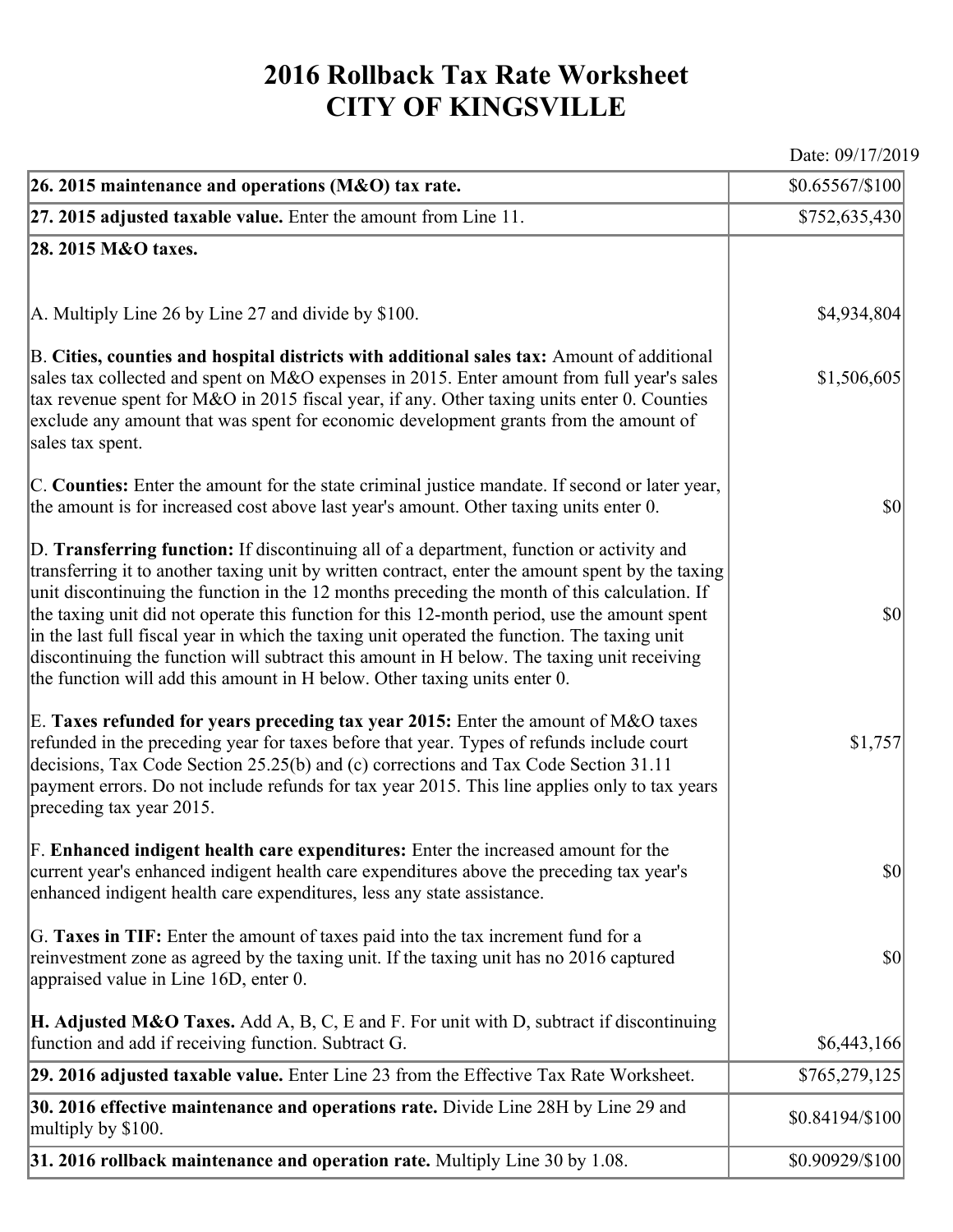| 32. Total 2016 debt to be paid with property taxes and additional sales tax revenue.<br>"Debt" means the interest and principal that will be paid on debts that:                                                                                                                                                                                 |                 |
|--------------------------------------------------------------------------------------------------------------------------------------------------------------------------------------------------------------------------------------------------------------------------------------------------------------------------------------------------|-----------------|
| $(1)$ are paid by property taxes,                                                                                                                                                                                                                                                                                                                |                 |
| $(2)$ are secured by property taxes,                                                                                                                                                                                                                                                                                                             |                 |
| $(3)$ are scheduled for payment over a period longer than one year and                                                                                                                                                                                                                                                                           |                 |
| $(4)$ are not classified in the taxing unit's budget as M&O expenses.                                                                                                                                                                                                                                                                            |                 |
| A. Debt also includes contractual payments to other taxing units that have incurred debts on<br>behalf of this taxing unit, if those debts meet the four conditions above. Include only<br>amounts that will be paid from property tax revenue. Do not include appraisal district budget<br>payments. List the debt in Schedule B: Debt Service. | \$1,432,291     |
| B. Subtract unencumbered fund amount used to reduce total debt.                                                                                                                                                                                                                                                                                  | \$0             |
| C. Subtract amount paid from other resources.                                                                                                                                                                                                                                                                                                    |                 |
| D. Adjusted debt. Subtract B and C from A.                                                                                                                                                                                                                                                                                                       | \$0             |
|                                                                                                                                                                                                                                                                                                                                                  | \$1,432,291     |
| 33. Certified 2015 excess debt collections. Enter the amount certified by the collector.                                                                                                                                                                                                                                                         | \$0             |
| 34. Adjusted 2016 debt. Subtract Line 33 from Line 32D.                                                                                                                                                                                                                                                                                          | \$1,432,291     |
| 35. Certified 2016 anticipated collection rate. Enter the rate certified by the collector. If<br>the rate is 100 percent or greater, enter 100 percent.                                                                                                                                                                                          | 100.00%         |
| 36. 2016 debt adjusted for collections. Divide Line 34 by Line 35                                                                                                                                                                                                                                                                                | \$1,432,291     |
| 37. 2016 total taxable value. Enter the amount on Line 19.                                                                                                                                                                                                                                                                                       | \$789,898,790   |
| 38. 2016 debt tax rate. Divide Line 36 by Line 37 and multiply by \$100.                                                                                                                                                                                                                                                                         | \$0.18132/\$100 |
| 39. 2016 rollback tax rate. Add Lines 31 and 38.                                                                                                                                                                                                                                                                                                 | \$1.09061/\$100 |
| 40. COUNTIES ONLY. Add together the rollback tax rates for each type of tax the county<br>levies. The total is the 2016 county rollback tax rate.                                                                                                                                                                                                |                 |

A taxing unit that adopted the additional sales tax must complete the lines for the Additional Sales Tax Rate. A taxing unit seeking additional rollback protection for pollution control expenses completes the Additional Rollback Protection for Pollution Control.